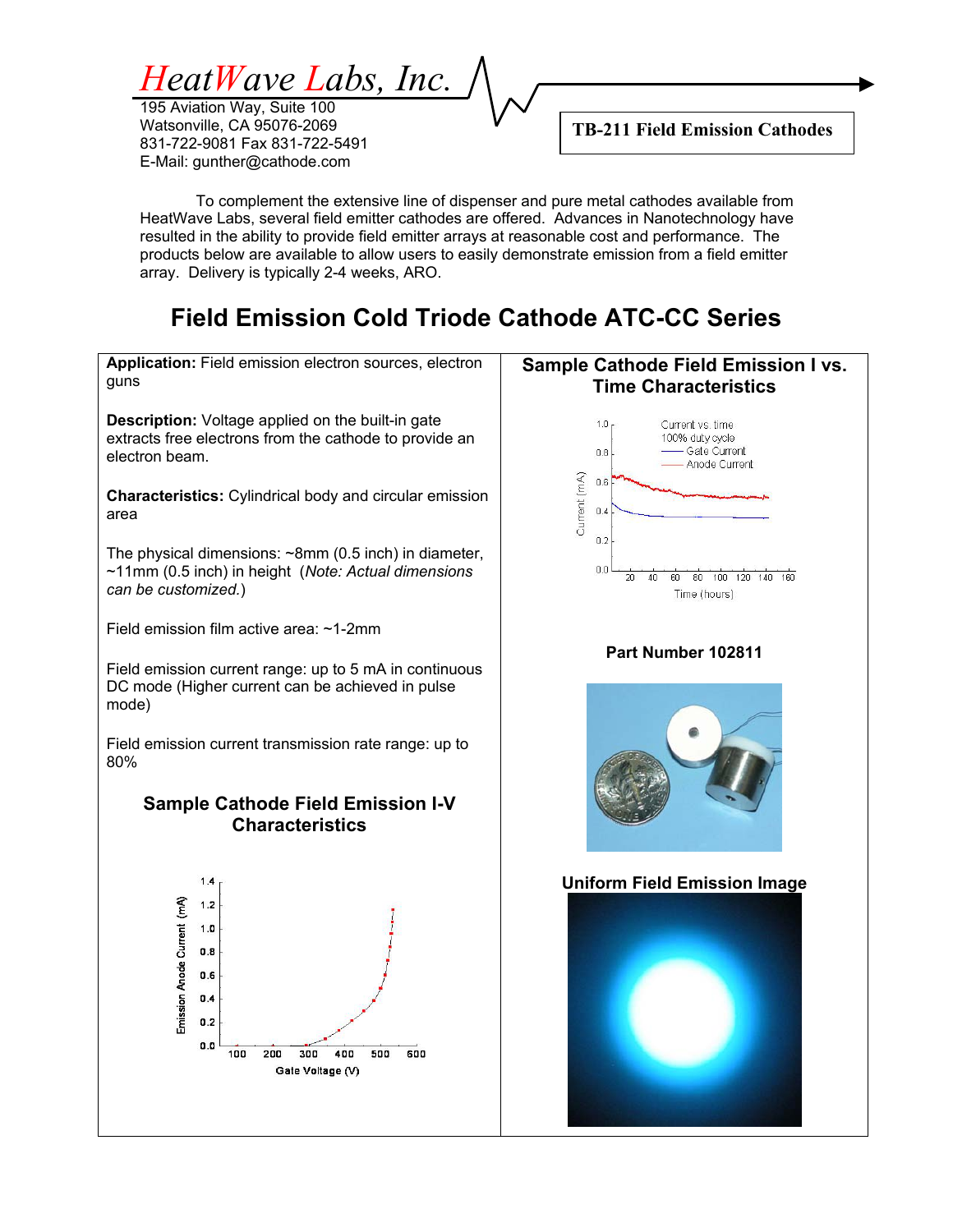*HeatWave Labs, Inc.* 

# **Field Emission Cold Triode Cathode ATC-SR Series**

| <b>Application:</b> Field emission electron sources, electron<br>guns                                                                |                     |
|--------------------------------------------------------------------------------------------------------------------------------------|---------------------|
| <b>Description:</b> Voltage applied on the built-in gate<br>extracts free electrons from the cathode to provide an<br>electron beam. | Delivery: 2-4 weeks |
| <b>Characteristics:</b> Cubic cathode body and rectangular<br>emission area                                                          |                     |
| The physical dimensions: $\sim$ 12mm (W) ×15mm(L) ×<br>15mm(H) (Note: Actual dimensions can be<br>customized.)                       |                     |
| Field emission film active area: $\sim$ up to 3mm $\times$ 10mm                                                                      |                     |
| Field emission current transmission rate range: up to<br>80%                                                                         |                     |
|                                                                                                                                      |                     |

#### **Part Number 102812**

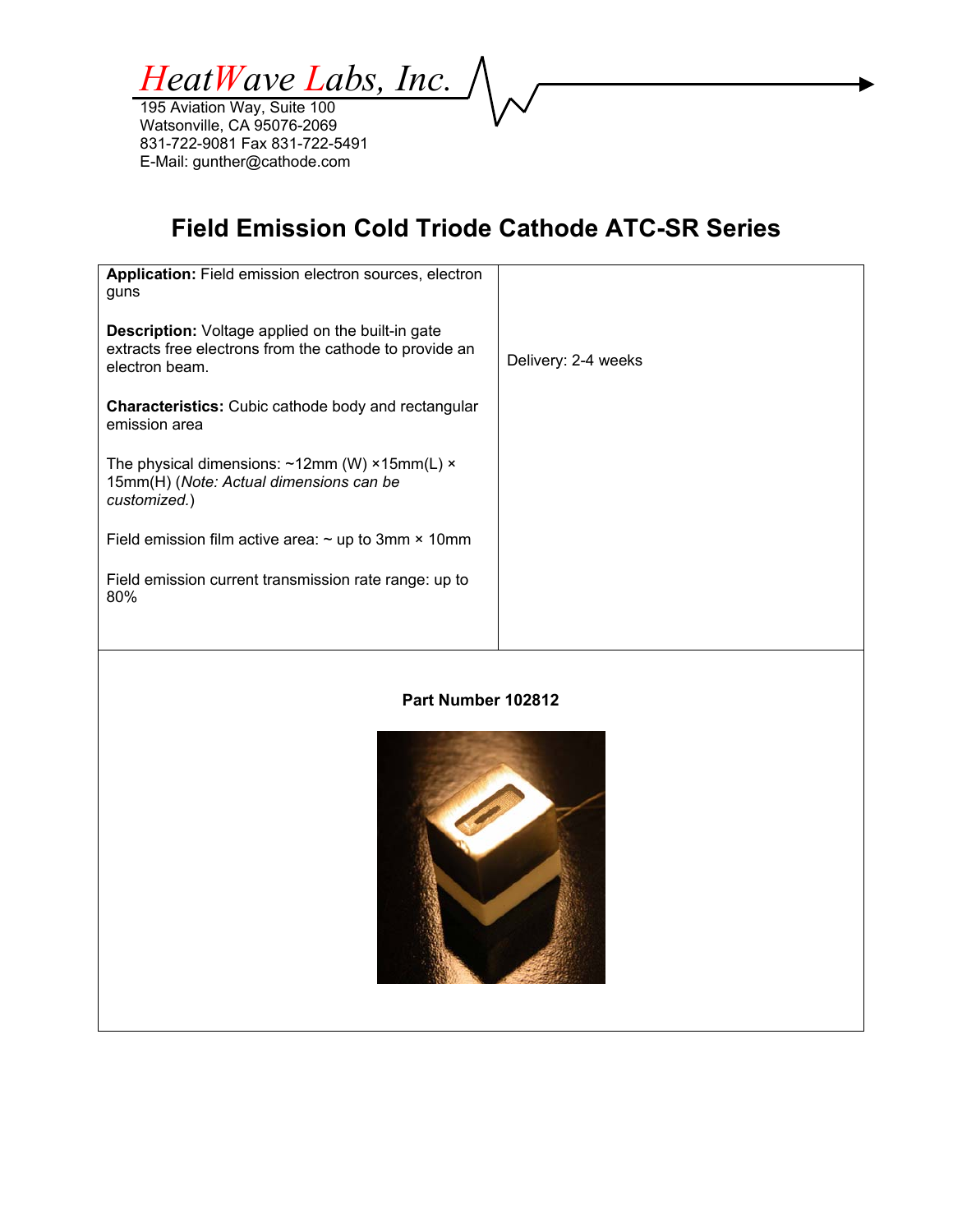*HeatWave Labs, Inc.* 

# **Field Emission Cold Triode Cathode ATC-CR Series**

| Application: Field emission electron sources,<br>electron guns                                                                       |                     |
|--------------------------------------------------------------------------------------------------------------------------------------|---------------------|
| <b>Description:</b> Voltage applied on the built-in gate<br>extracts free electrons from the cathode to provide an<br>electron beam. | Delivery: 2-4 weeks |
| <b>Characteristics:</b> Cylindrical cathode body and<br>rectangular emission area                                                    |                     |
| The physical dimensions: $\sim$ 20 mm in diameter ( <i>Note:</i><br>Actual dimensions can be customized.)                            |                     |
| Field emission film active area: $\sim$ up to 5mm $\times$ 10mm<br>square                                                            |                     |
| Field emission current transmission rate range: up to<br>80%                                                                         |                     |
|                                                                                                                                      |                     |

#### **Part Number 102813**